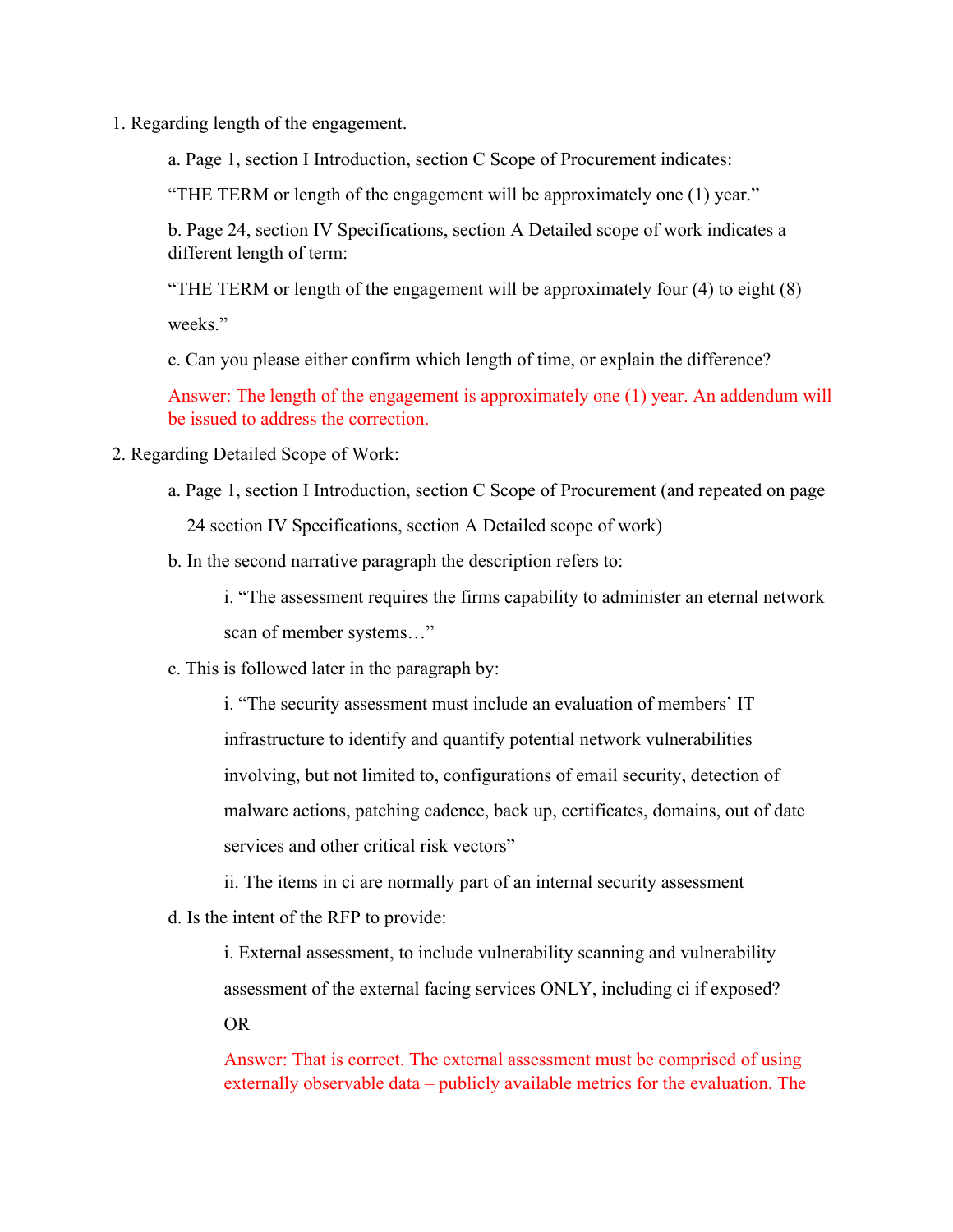criteria listed in "c.i"- Detailed Scope of Work"- must too be property evaluated if exposed.

- 3. Page 26 Scope of Work, Exhibit A, Members…
	- a. Effort and corresponding fees are highly dependent on size and complexity of the assessed entity, including numbers and type of systems.

i. Can NMPSIA provide the number of external IP addresses for each of the members external assessments?

Answer: NMPSIA will provide the external IP address of its Members for the awarded vendor to access.

ii. If assessment of internal systems in in-scope/required (see question 2d above),

can NMPSIA provide the approximate number of internal network attached

systems for each of the members internal assessments?

iii. If no, will a proposal with estimated efforts and fees, to be refined and finalized as a result of scope confirmation for each member be acceptable?

Answer: NMPSIA cannot provide the approximate number of internal network attached systems for each member's internal assessments. A proposal with efforts and fees to be refined and finalized as a result of the scope confirmation for each member is acceptable; however, bidders shall provide the most competitive financial offer.

4. Page 2 section I Introduction, section C Scope of Procurement (and repeated on page 24 section IV Specifications, section A Detailed scope of work) – regarding the third bullet item

> a. "The software program should serve both the monitoring and administration function of its members"

i. What specifically is the term "monitored" referring to?

- 1. Project status?
- 2. Status of reports?

3. If anything else beyond 1 and 2 above please describe and provide context.

Answer: The "monitoring" function does include both the project status and the status of assessment reports themselves. Monitoring is also attributed to the vendors capability to offer a web-based platform where Members can access information to emerging or potential cyber risks, including various alerts or notification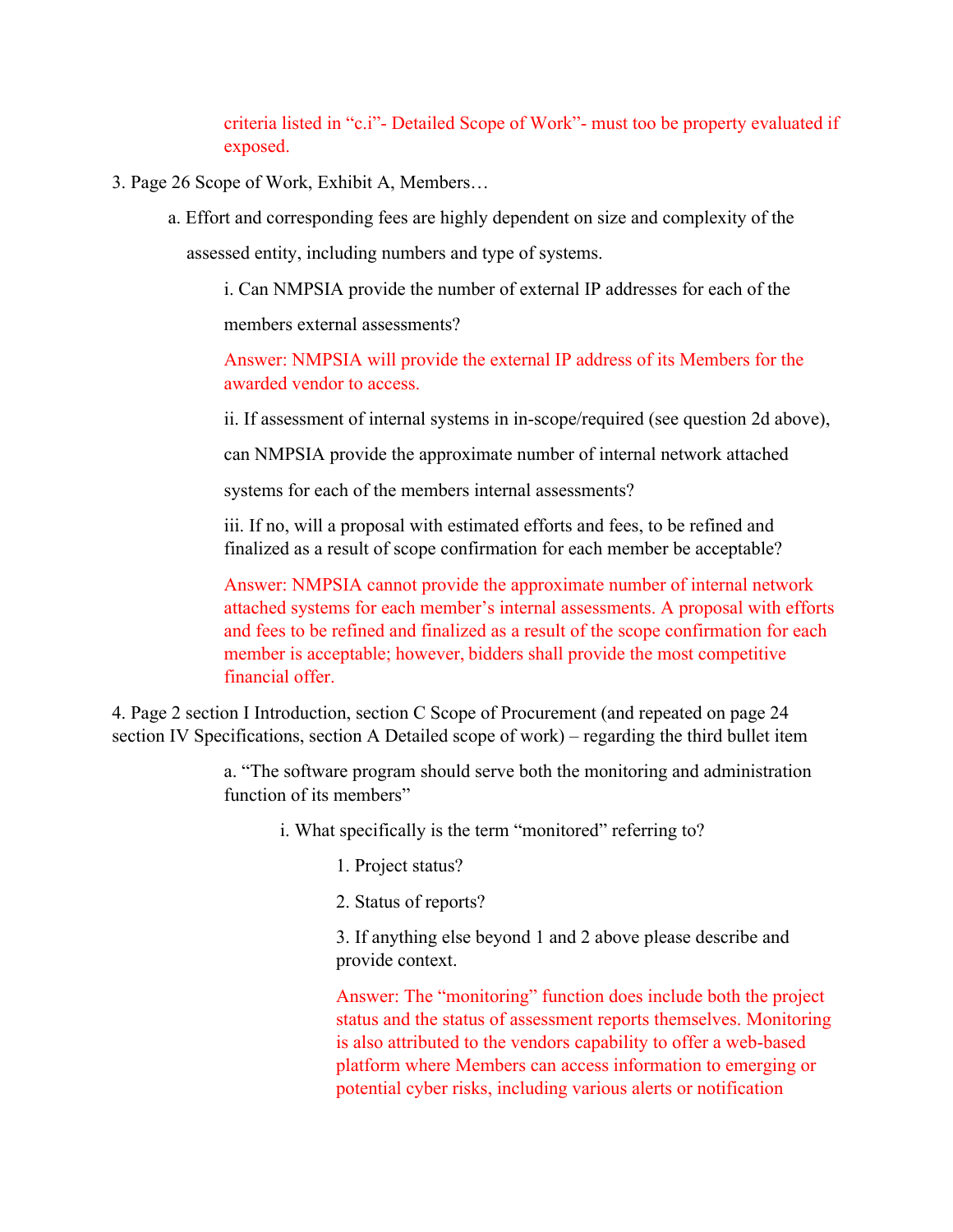services that can inform Members of potential threats that may impact their network operations.

ii. What specifically is the term "administration" referring to?

- 1. Project status?
- 2. Status of reports?

3. If anything else beyond 1 and 2 above please describe and provide context.

Answer: The "Administration' function includes Members access to assessment reports and status updates to projects.

5. Page 2 section I Introduction, section C Scope of Procurement (and repeated on page 24 section IV Specifications, section A Detailed scope of work) – regarding the fourth bullet item

a. Review each member's current procedures and practices versus acknowledged best

practices and make and implement recommendations or remediation strategies to

enhance member's cybersecurity program.

b. For the "current procedures and practices" statement,

i. Is the intent to review and assess each members entire information security program?

OR

ii. Only the elements that are directly related to Internet facing systems

Answer: The "current procedures and practices" statement only pertains to Internet facing systems.

c. For the "…and implement recommendations or remediation strategies…" statement

i. Is the intent to have the selected consultant ALSO provide/execute remediation assistance?

1. For example: the consultant will make configuration changes, create, edit/update policies or procedures, etc…?

Answer: The intent and context of the requirement is for the awarded vendor to provide *guidance* related to key recommendations or remediating strategies for Members to implement.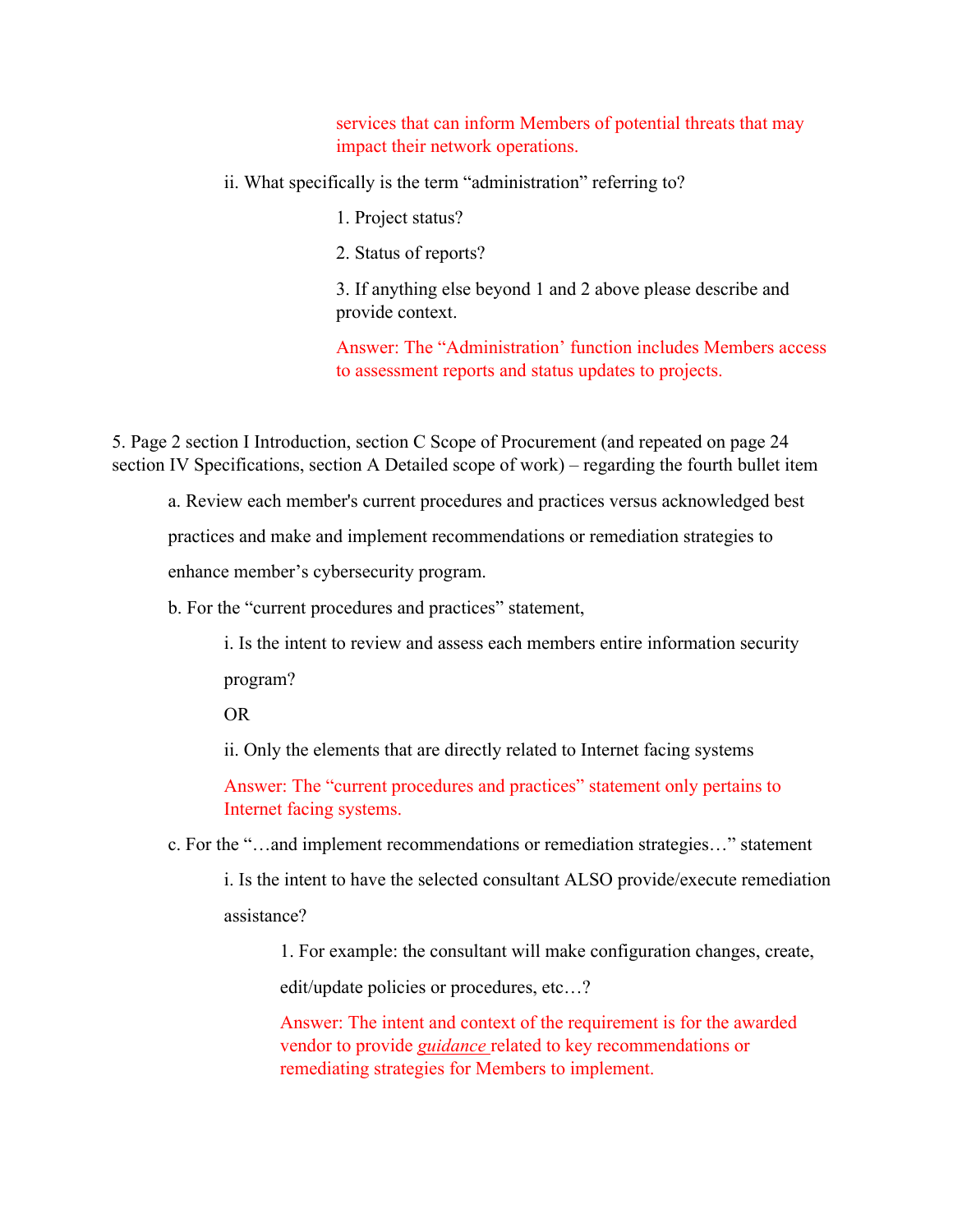6. Page 2 section I Introduction, section C Scope of Procurement (and repeated on page 24 section IV Specifications, section A Detailed scope of work) – regarding the fifth bullet item

a. What is the intent of: "Provide network monitoring and technical support services on

the use of any software"

i. Is this referring to the "software program" and/or "dashboard" referenced in bullet #3?

OR

ii. Is there some other software you expect the consultant to monitor and

support?

1. If yes, please describe, provide context, and some examples.

Answer: Correct. The network monitoring and technical support services are directly related to the vendors software and/or dashboard program. There is no other program outside of the vendors software program that is required to be managed or supported.

b. What is the intent of: "…be available between 8:00 AM to 5:00 PM MST for assistance to member representatives to include, but not limited to, exchange and retrieval of network data, interpreting assessment results and analytics, guidance for remediation practices and software support."

i. What network data would need to be exchanged or retrieved?

1. Is this referring to the reports created as part of the assessment?

OR

2. Is it expected that the consultant will actually be performing (daily?)

network performance, traffic, and/or log monitoring?

Answer: The network data is referring to the reports created as part of the assessment.

ii. What is intended by "guidance for remediation practices"

1. Written recommendations for remediation withing assessment reports

as a result of the assessments?

2. Walk through of report recommendations upon completion/delivery?

3. Ongoing consulting assistance related to remediation recommendations?

4. All of the above?

Answer: All of the above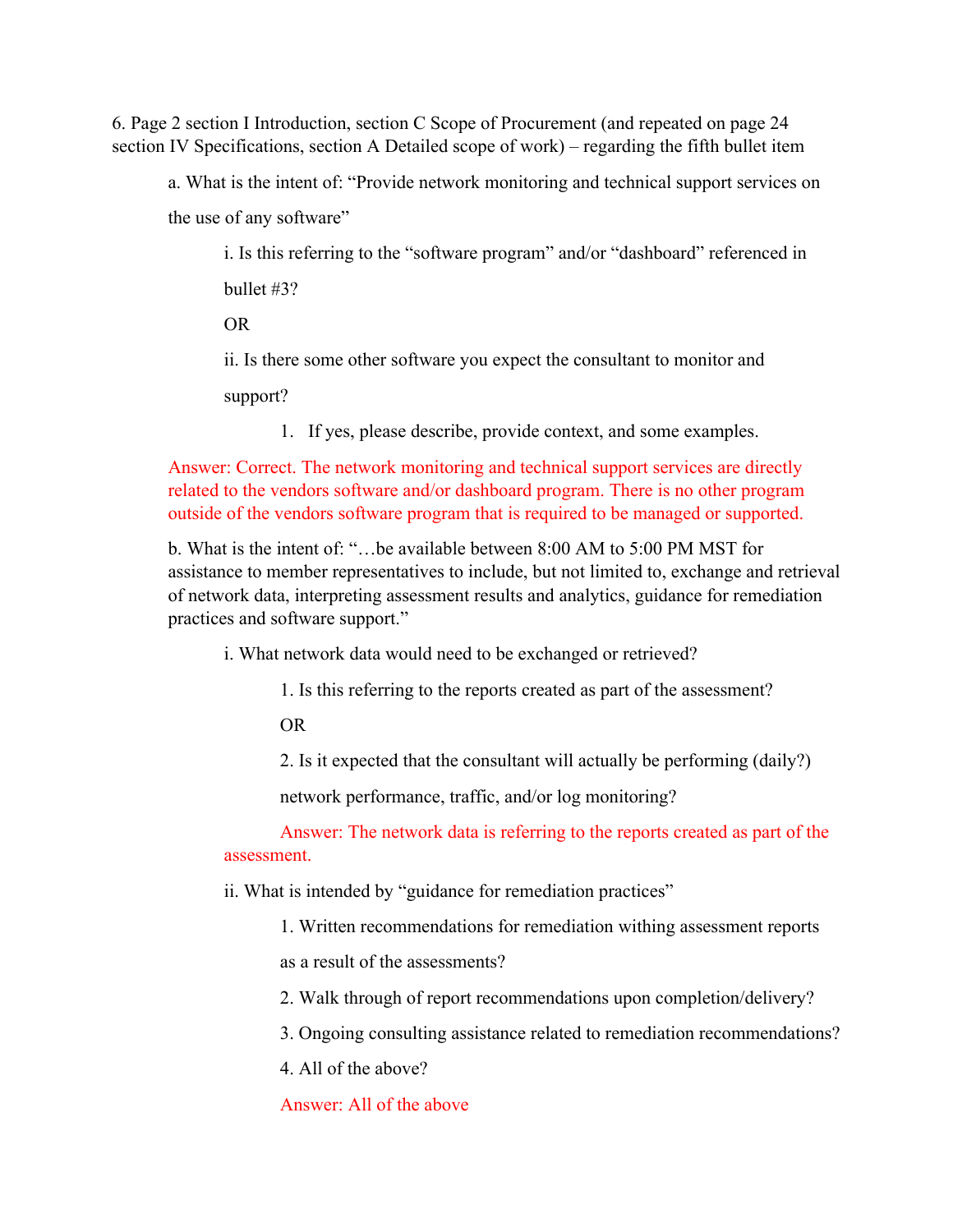iii. What software is being referred to in "…and software support?"

Answer: "…software support" is referring to the software program and/or dashboard platform itself provided by the vendor for the Members use.

7. How many total IP's are included in the external vulnerability scan?

Answer: It is not known how many IP's are included in the external vulnerability scan.

- 8. For network monitoring, would this include internal endpoints? And if so, how many of each:
	- a. desktops/laptops
	- b. servers
	- c. firewalls
	- d. printers
	- e. networking devices (routers, switches, etc)
	- f. is the vpn associated with the firewall, or is it a separate vpn client?

Answer: No. Network monitoring does not include internal endpoints but rather web application security and configurations that better address endpoint management.

9. Is there any budget allocated for this contract? If yes, can you please let us know the same?

Answer: Bidders shall provide the most competitive financial offer.

10. Is Subcontracting allowed for this opportunity, if so, are there any specific participation goals to be met?

Answer: Subcontractors are permitted. See section RFP section, C. GENERAL REQUIREMENTS, 4. Subcontractors/Consent and B. TECHNICAL SPECIFICATIONS, 1. Organizational Experience.

11. Is there an incumbent on the contract? If yes, could you please let us know the incumbent name and spending done on contract so far?

Answer: Currently, there is no incumbent on the contract.

12. What is the total number of resources who are currently working on this project? Please let us know their position name and hourly rate?

Answer: Same as above. There is no vendor providing services under contact at the time.